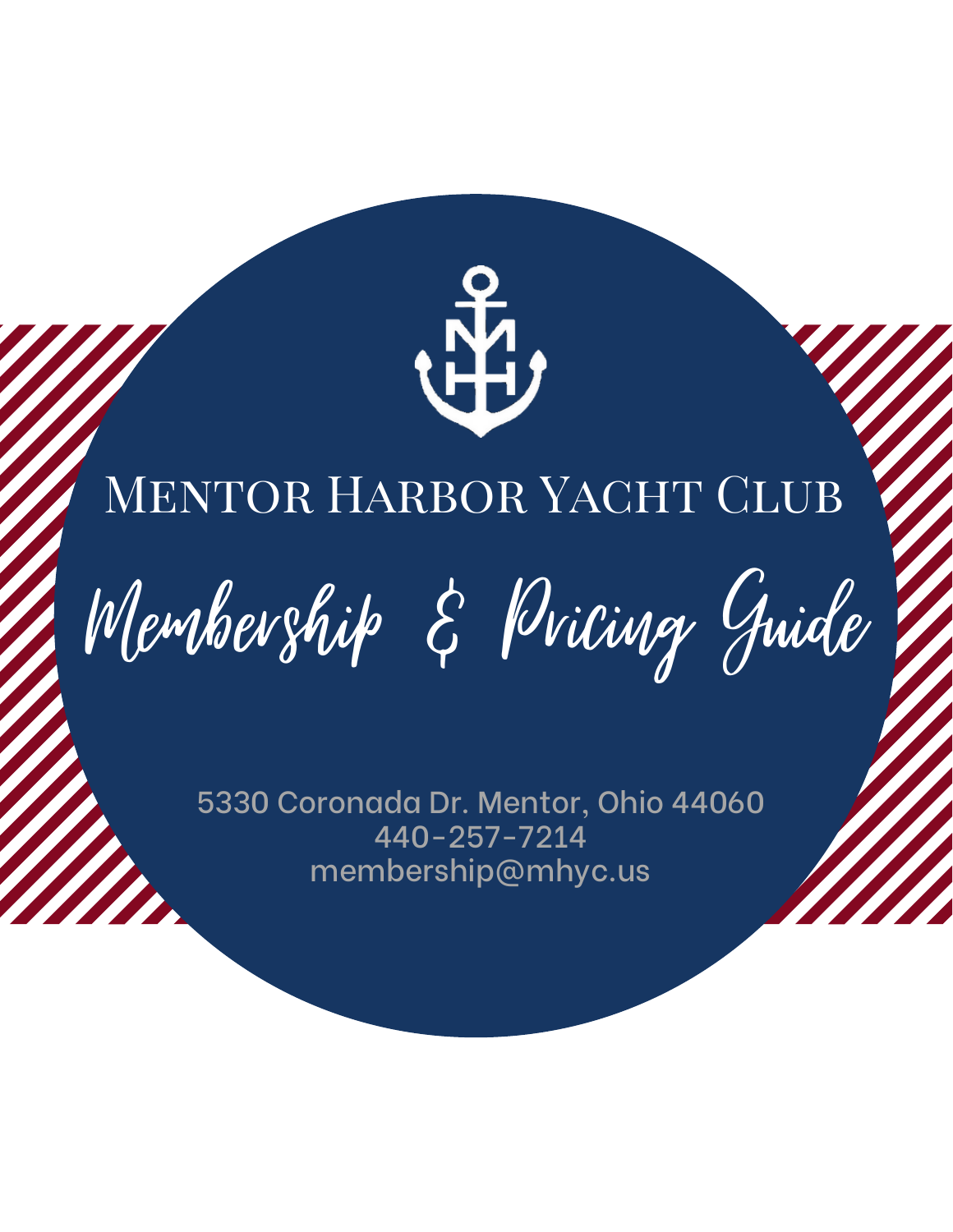## Mission Statement

We will provide the highest levels of member enjoyment and satisfaction. We will achieve this through:



Active boating programs, social and recreational activities that promote camaraderie



Well trained and empowered staff that delivers a superior level of member satisfaction



Emphasizing family activities, the club' s culture and the club' s history



A proactive leadership response to the membership



Fiscal responsibility



Modern and well maintained facilities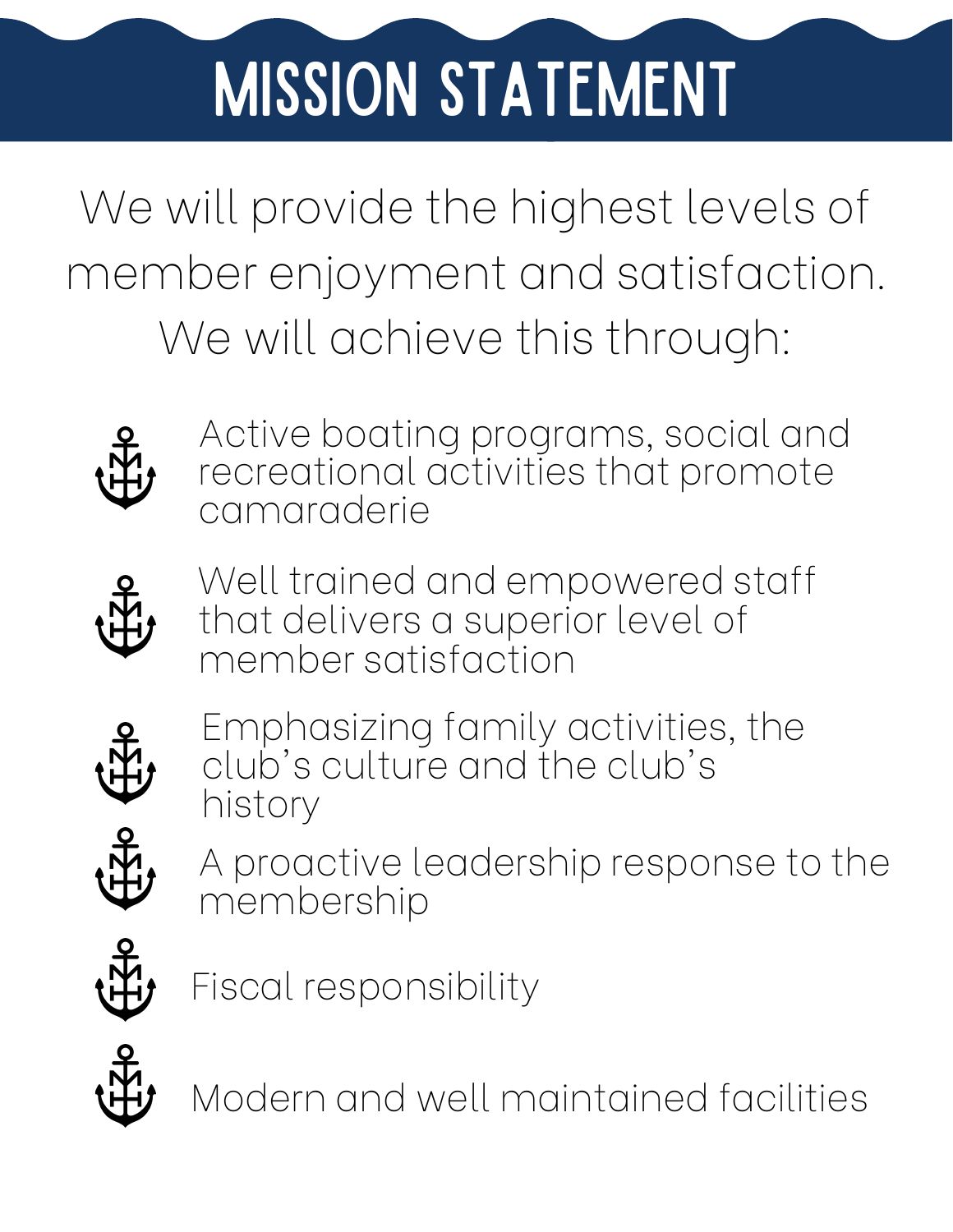# MEMBERSHIP CATEGORIES

| membership<br>category                                                   | voting<br>rights | boat<br>dockage | amenities |
|--------------------------------------------------------------------------|------------------|-----------------|-----------|
| full membership                                                          |                  |                 |           |
| yachtsman<br>*one time, temporary<br>membership available for<br>2 years |                  |                 |           |
| social membership                                                        |                  |                 |           |
| junior membership                                                        |                  |                 |           |
| non-resident                                                             |                  |                 |           |

### DOCKAGE FEES

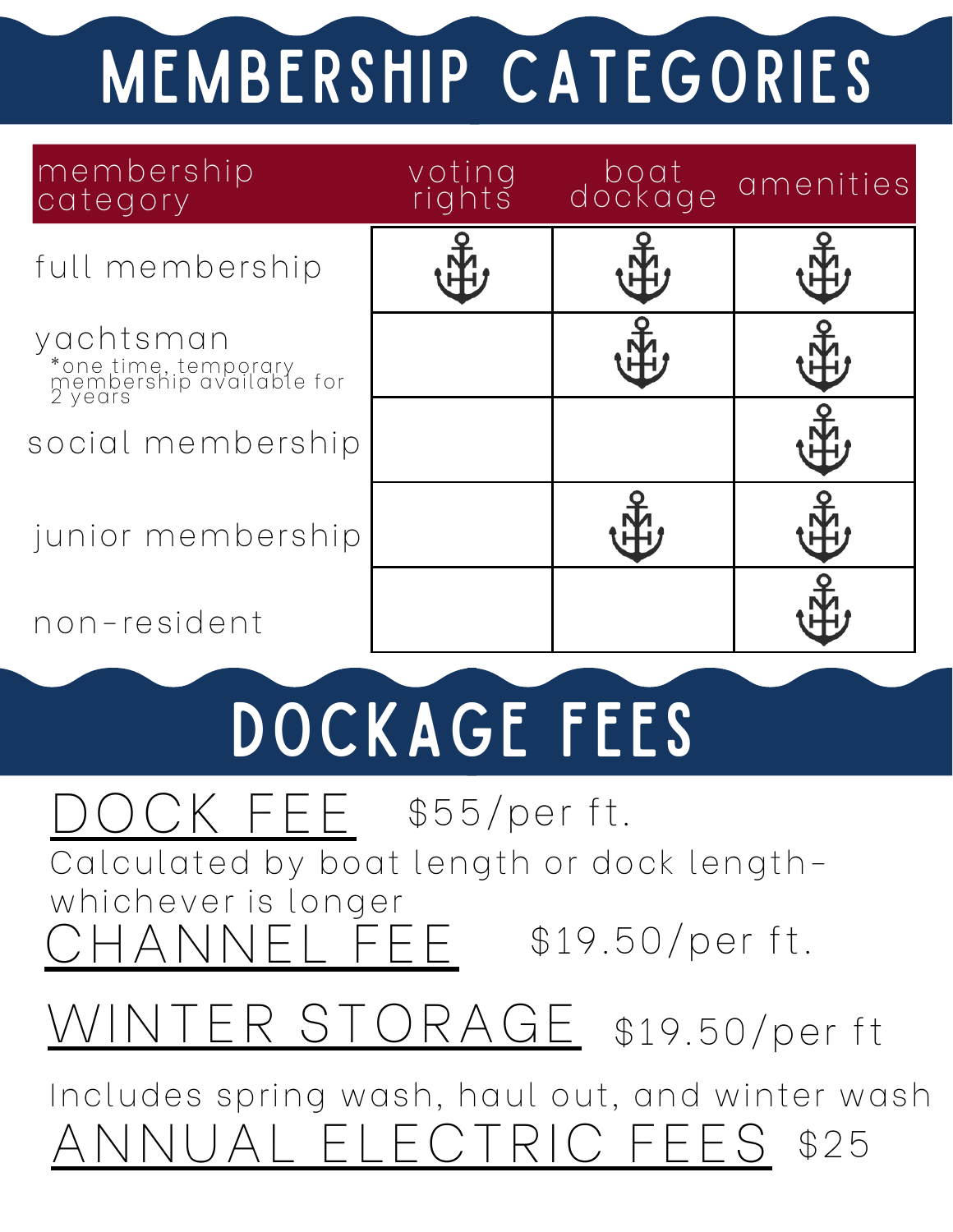### MONTHLY DUES & CAPITAL

#### paid each month or on a yearly basis, in advance.

| Membership Category        | Monthly                         | Annual |
|----------------------------|---------------------------------|--------|
| full membership            | \$362 Dues<br>\$135 Capital     | \$5964 |
| yachtsman                  | \$290<br>Dues<br>\$105 Capital  | \$4740 |
| social membership          | \$21850 Dues<br>Capital<br>\$90 | \$3702 |
| junior membership<br>27-34 | \$20950 Dues<br>\$45 Capital    | \$3054 |
| non-resident               | \$362<br>Dues<br>\$135 Capital  | \$2982 |

### CERTIFICATE FEES

#### One-time fee paid prior to initiation of new member

full membership yachtsman social membership  $$2500$ junior membership  $$2000$ non-resident \$2500

\$5000 \$3000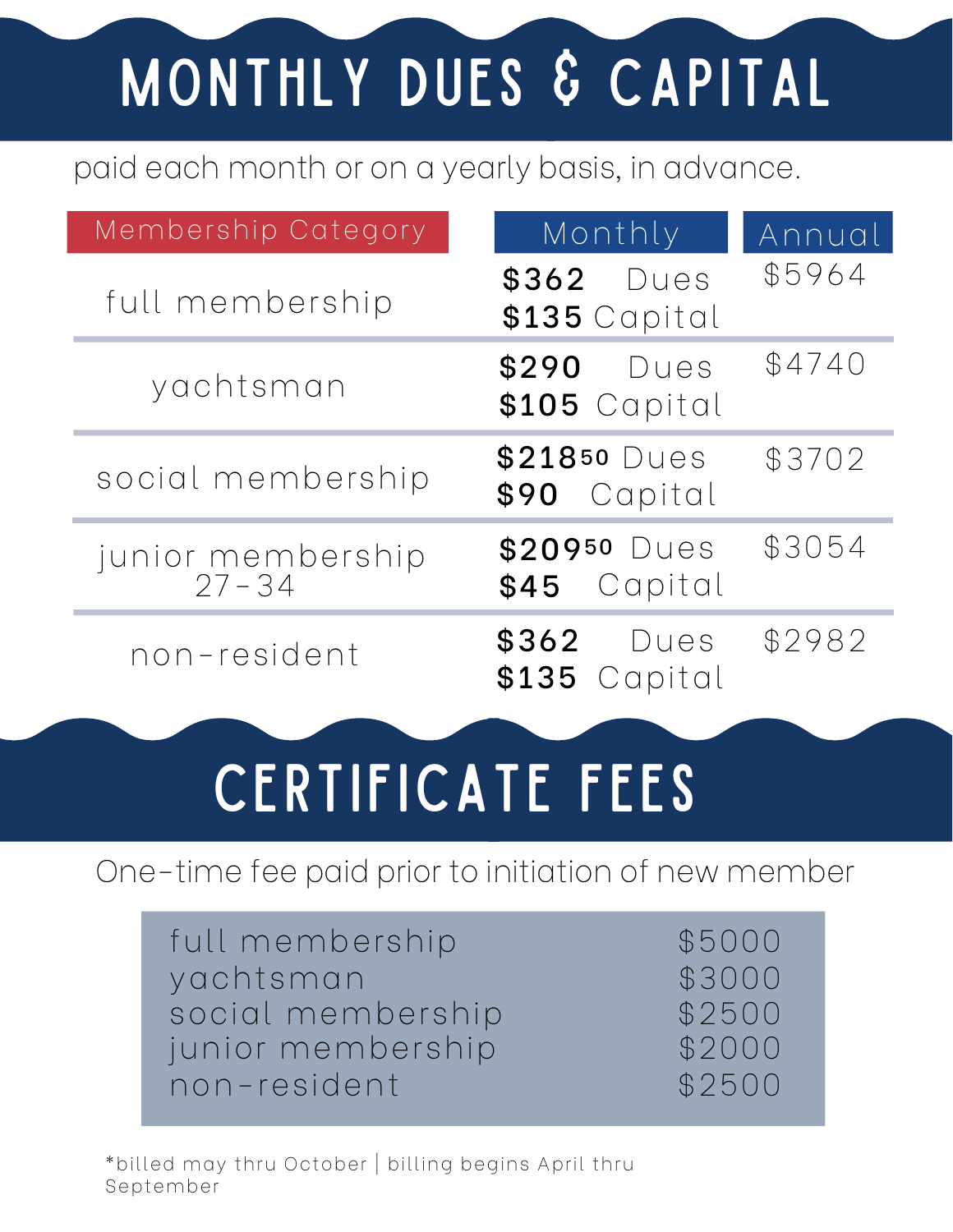# MHYC AMENITIES

- 174 Floating Docks
- 2-Private Beaches
- Protected Harbor
- On-Site Haul Out
- Jet-Ski Docks
- Private Parking Lot
- Adult & Children Pools
- Full Bar & Restaurant
- Skeet Shooting
- Full Service Gas & Diesel Dock
- Pool Deck Bar & Patio
- Catering & Banquet Services
- Full Event Calendar
- Ship Store
- On site laundry
- On site showers
- Boating Classes
- Children's Sail Camp And More!